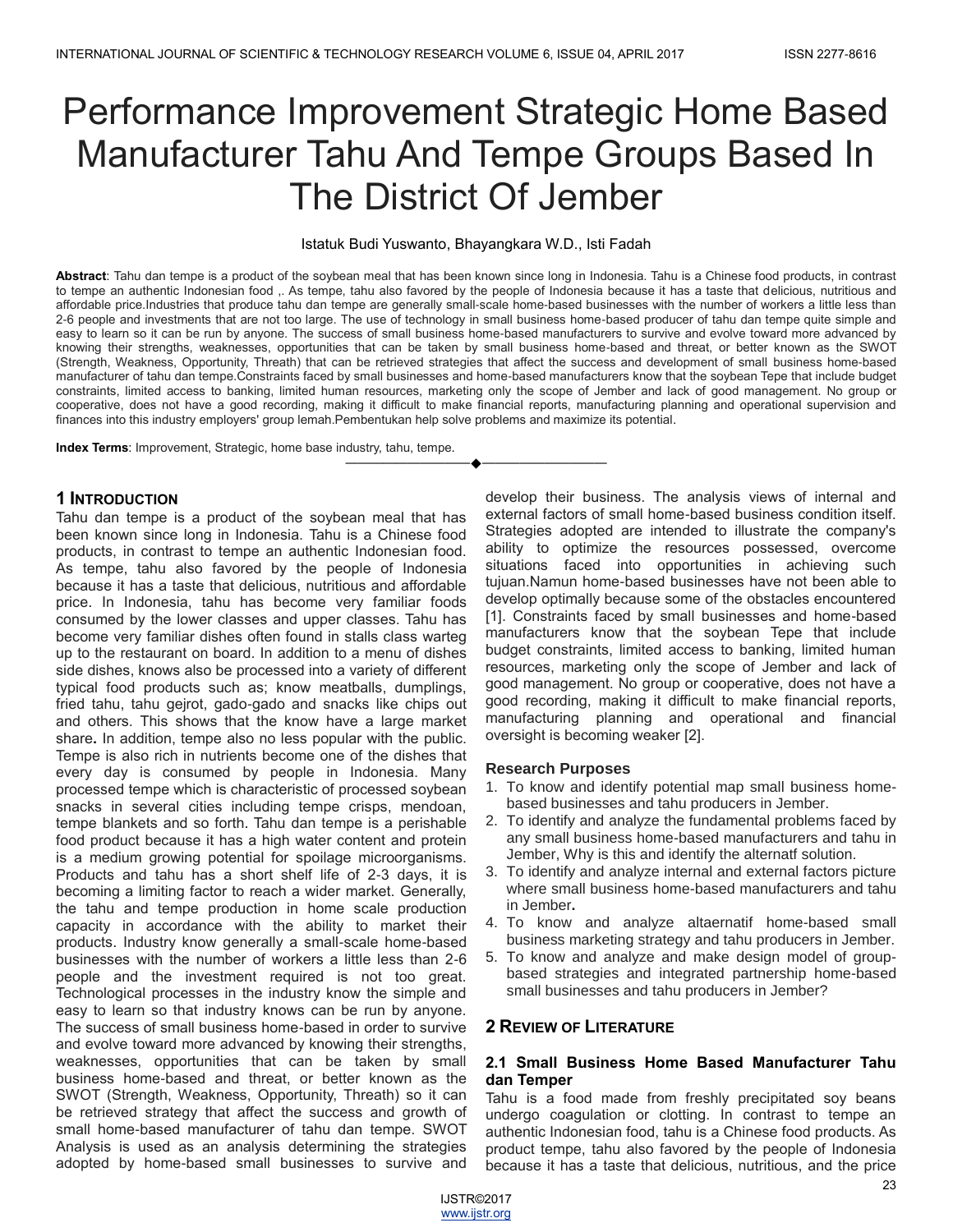is also affordable. In Indonesia, tahu has become very familiar foods consumed by the lower classes and upper classes. Tahu has become very familiar dishes often found in stalls class warteg up to the restaurant on board. In addition to a menu of dishes side dishes, knows also be processed into a variety of different typical food products such as; know meatballs, dumplings, fried tahu, tahu gejrot, gado-gado and snacks like chips out and others. This shows that the know have a large market share. In addition, tempe also no less popular with the public. Tempe is also rich in nutrients become one of the dishes that every day is consumed by people in Indonesia. Many processed tempe which is characteristic of processed soybean snacks in several cities including tempe crisps, mendoan, tempe blankets and so forth. Tahu dan tempe is a perishable food product because it has a high water content and protein is a medium growing potential for spoilage microorganisms. Products and tahu has a short shelf life of 2-3 days, it is becoming a limiting factor to reach a wider market. Generally, the tahu and tempe production in home scale production capacity in accordance with the ability to market their products.

## **2.2 Definition Synergy**

Synergy (Synergy) is a form of win-win cooperation generated through the collaboration of each Party without feeling Defeated. According to Stephen Covey in his book 7 Habits of Highly Effective People, if  $1 + 1 = 3$ , then that is what is called "Synergy" [3]. Synergies are mutually complementary differences to achieve results for Larger Than Total parts. The concept of air-Synergy include the following:

- 1. Orientation and Positive Results
- 2. Perspektif diverse replace or complement Paradigm
- 3. Saling Cooperate and air-Same Goal as well as their agreement Effective
- 4. cultivated and a Process

According Deardorff and Williams (2006) Synergy is a process where the interaction of two or more agents or forces will produce a combined effect greater than the sum of their influence individually [4]. The synergy is not something we can hold our hands but a term that means multiplying effect (multiplier effect) that allows the energy of individual works or services multiplied exponentially through mutual efforts. Synergies group described as the action develops and flows of a group of people working together in sync with each other so that they dapatat move and think as one. This synergy of actions carried out by instinct, positive, empowering, and use resources group as a whole [5]. Through Synergy, cooperation from a different paradigm will realize the results Larger and Effective Processes undertaken in connection shows the Same Destination and agreement for the sake of Positive Results. The example we often see on the concept of Synergy namely:

 $1 + 1 = 3$  -> Synergy

1 + 1 = 1  $\frac{1}{2}$  -> Compromise

 $1 + 1 = 1 - 5$  Synergy negative (Anergy)

Air-Synergy means Mutual Respect Differences Ideas, Opinions and willing to share. Air-Synergy unselfish, but think win-win and no losers or feel disadvantaged. Air-Synergy aims to integrate separate parts. Examples of synergies that can be seen in the world around us is the concept Pujasera in many places, where there are many food and beverage outlets

gathered together, so that customers will have an alternative choice of food and drinks were varied. This automatically increases the turnover of each outlet than when they stand apart in different places. Synergies can reduce cost or operational costs without reducing the operating income. The common language in the world of business is Sharing Budget. Synergies is a process, and it takes time to build it. Once awakened, the synergy will make forms Creative and Innovative Cooperation [6].

### **2.3 Co-Branding Strategy**

Co-branding is one of the pricing strategy for the brand that is currently widely used in modern business cooperation ranging from multinationals through to small companies on a local basis. Co-branding is not just a collaboration of two or more brands, but rather a form of cooperation that generate value mutually reinforce one another brand. And Hirmawan Wijarnako a.b Susanto mentions co-branding is a form of cooperation between two or more brands without removing their respective brands [7]. While Lamb et al. states that cobranding is the establishment of two or more brand name on a product or packaging [8]. According Rhenald Kasali doctoral field of consumer sciences-business administration, cobranding is "any activity that must be able to increase the value added, either in the form of the new association is positive, the product differentiation is more cespleng, consumer confidence is better because of the certainty of the quality larger, or even a new marketing strategies such as new distribution channels and new products " [9]. There are several forms of co-branding delivered by Philip Kotler [10] :

- 1. Components of co-branding is where a company makes a product by adding one of the companies making the products by adding one of the components of the products of another company that is already established and herb quality. Examples such as the car Volvo advertises that his car tires from Michelin.
- 2. Some-company co-branding is the same company or sejanis do co-branding to reduces competition and to dominate the market.
- 3. Joint-ventury co-branding is when two companies are engaged in the same joint venture not only on one type of product but in all activities of the company.
- 4. Multi-sponsors co-branding where more than two companies merged to form a single product with the brand together.

Co-branding strategy has several advantages and shortcomings in its implementation [11]. that co-branding has advantages and disadvantages, namely:

#### **2.3 Excess**

- 1. Deals done may capture two or more sources from a common brand that strengthens the goals and the sale value and differentiation.
- 2. Can generate greater sales from the existing target markets and also open up additional opportunities for consumers and new channels.
- 3. Reduce the cost of launching the product, as it combines two well-known image and accelerate adoption.
- 4. Can be a valuable tool for studying consumers and how other companies approach them.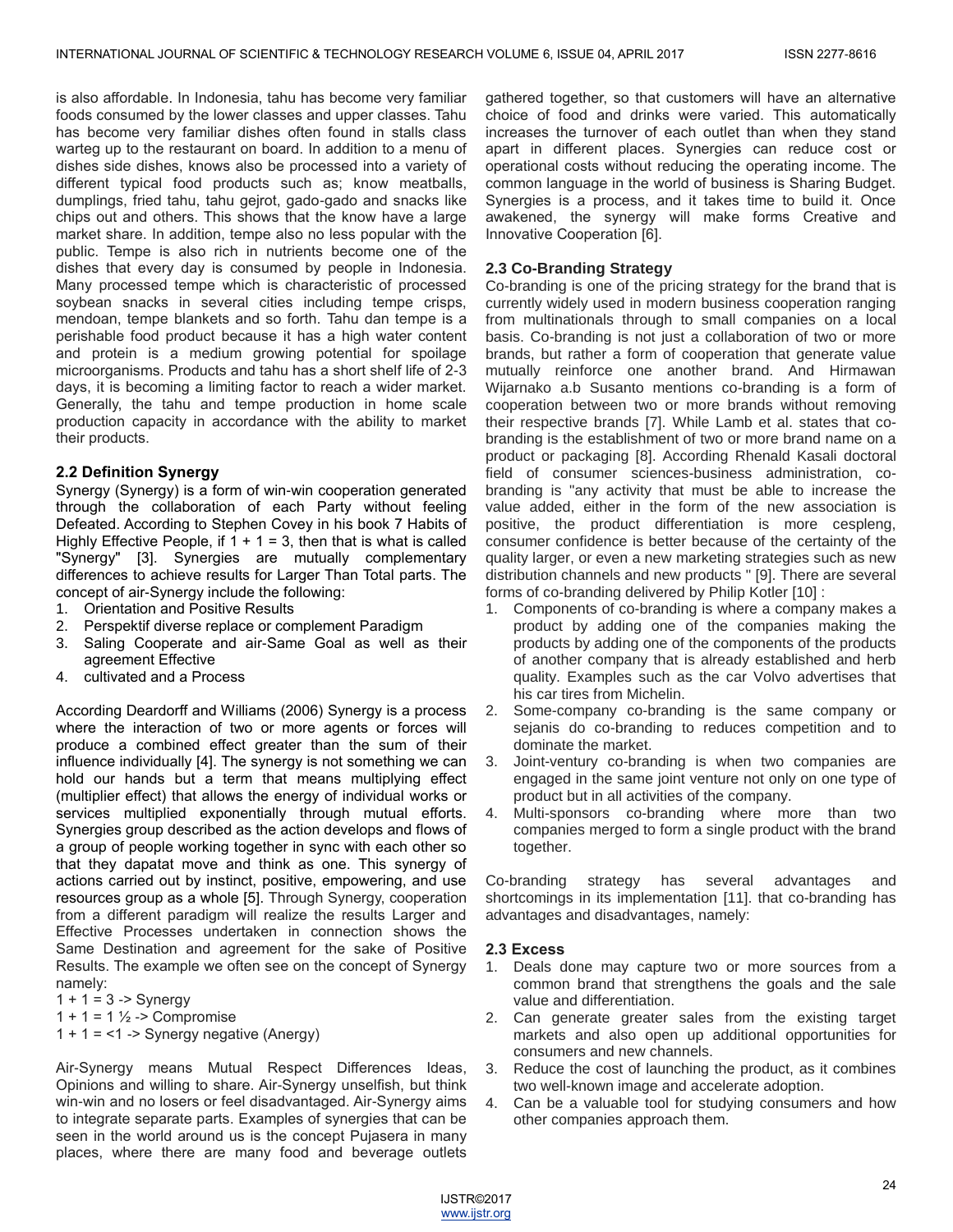# **2.4 Shortage**

- 1. Shortage of potential co-branding is a risk and a lack of control to connect with other brands in the minds of consumers. Consumers' expectations about the level of involvement and commitment to the brands together will be high, so that unsatisfactory performance could give a direct negative impact for both brands. If other brands included in a number of co-branding arrangement, excessive exposure may dilute the transfer of each association.
- 2. Co-branding can cause deficiencies focus on existing brands.

Kasali reveals there are four things that must be considered by companies that do co-branding to be successful in the market or are acceptable and meet consumer expectations [12], namely:

# **a. factors partner**

Companies that will be co-branded association should pay attention to the brand of the company acting as an ingredient branding as well as a host of branding. Not always cobranding between the company and brand associations are equally strong always succeed in the market. According to research there is an association of companies with a strong brand in the long term it would be beneficial if the co-branded with a company that has a weaker brand association.

## **b. Ad campaign**

The results of research studies state that the host partner should not support the activities of the ad campaigns ingredient partner if the ad emphasizes the benefits previously owned by the host partner. In addition cobranding requires a number of substantial funds for an ad campaign.

# **c. Experience with product**

There are times when a stronger brand creating excessive expectations on the co-branded products that can cause dissatisfaction in trying the product. Where such satisfaction may be forwarded to the brand ingredients that cause so the lower the quality evaluation.

# **d. quality attributes**

If the quality attributes can not be observed mainly on experience products (products that require the experience of consumers to these products in order to provide an assessment of the product), cobranding can provide quality assurance. But otherwise if the quality attributes can be observed, the presence of a strong brand lesser role because consumers judge directly.

# **3 METHOD**

# **3.1 Object Research**

In this study the object is a small business home-based manufacturer of tahu dan tempe in Jember. The collection of data by way of in-depth interview and extracting information through focus group discussion (FGD) to find the phenomenon of a more holistic and comprehensive.

# **3.2 Excavation Data Primer**

1. The basic method used in this research is descriptive and correlational method that produces a picture of the actual problem solving that exist at the present time. Problem solving is done by collecting data, organize and analyze it. The results of this study are rekomendatif giving direction to the government of Jember in determining policy, strategic measures, anticipatory and participatory in the development of home-based small businesses and tahu in Jember Regency East Java in particular and in general.

- 2. From the results of data mining is done tabulation, compilation and summary identification data will be followed up by action analysis.
- 3. Activity analysis is done by reviewing and analyzing the cases in accordance with activity limitations. Then, the results of this analysis are used to answer the research objectives.

# **4 ANALYSIS METHOD**

# **4.1 Analysis Desktiptif**

In order to achieve the 1st and 2nd in this study are: (a) know the description of potential small business home-based tahu dan tempe in Jember district, and (b) know the issues underlying the existence of small business home-based tahu dan tempe, used approach analysis 'descriptive' [13].



*Fig. Model of analysis Deskriptif*

The next step is to formulate a grand strategy SWOT interaction. Declared, a grand strategy of interaction SWOT analysis is basically an interaction of the analytical results of evaluation of internal factors (EFI) and external (EFE). Grand strategy SWOT interaction is a systematic way to formulate an alternative strategy that describes the suitability best among other analyzes [14]. If the grand strategy of interaction SWOT analysis is applied accurately, this simple assumption has an enormous impact on the design of a successful strategy [15]. The existence of the alternative chosen strategy is positioned within one of the four (4) quadrant options strategy (positioning strategy) on a matrix of grand strategy, namely [16]: (a) SO strategy, (b) WO strategy, (c) strategy ST, and (d) WT strategy. As to determine the strategy selected will be used the results weighted value of the matrix IFI and IFE matrix. Chosen strategy can be determined from the sum total value weighted with the greatest value (highest) [17]. The illustrations can be observed in Table 3.5

# **5 RESULT AND DISCUSSION**

Design Tahu Tempe-Based Management Strategy Group and Partnership. Referring to the needs of each business group, small-scale (manufacturer of tahu dan tempe) and large scale (Outlet Stores Know Pong and Poo), then it may be possible to provide mafaat relationship for each party. This is done as a strategy to give greater opportunities to the sales value of the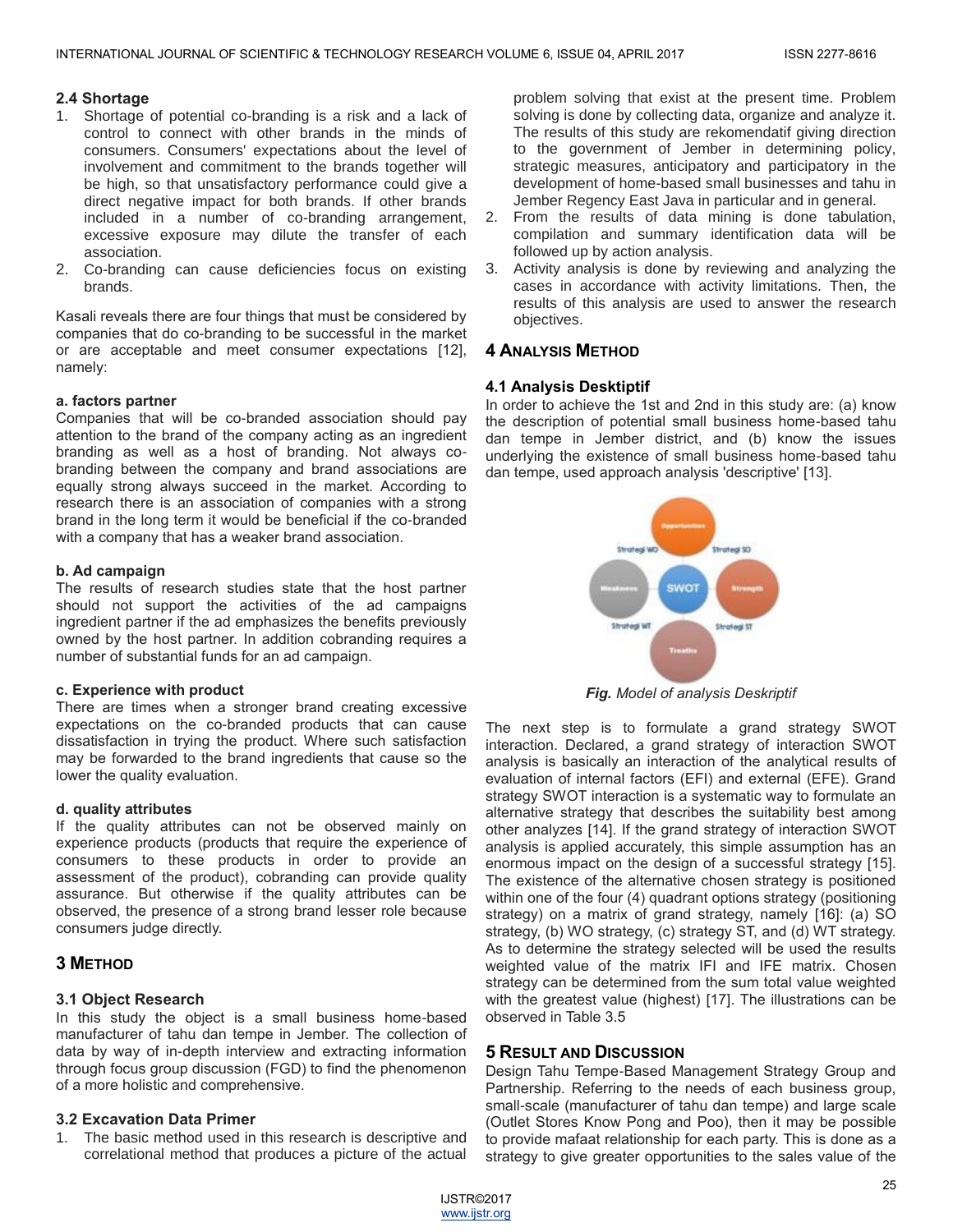production and tahu so that it can be profitable in each party. Design management strategies and tahu-based groups and the partnership will generally consist of three positions important relationships therein, which are:

## **5.1 Individual to Group**

Manufacturers of home-cooked tahu dan tempe home to get the materials and processing soybeans into tahu products so. Manufacturers said housing lots have many weaknesses and lack of creativity in the processing and marketing. So it can be done by making the producer group housing so that the problems of processing, marketing and capital can be resolved.

## **5.2 Group to Buyers**

Small businesses and home should have its own characteristics concern the production of tahu and tempe. Besides innovation tahu and tempe production processing into other foodstuffs should also be optimized to meet consumer demand. Implementation of a co-branding strategy as a way to open a new breakthrough in marketing.

## **5.3 Company to The Buyer**

Consumers who would be facing the company more focused on a large scale. Exports of processed tahu dan tempe that can last a long time and become the supplier needs and tahu for a large company or a great restaurant to have a brand that has become one of the things that will bring great opportunities. So that will expand the market share of different.

#### **5.4 Stakeholders and Researcher With Group and Company**

This relationship becomes a kind of coordination of activities between the developer and financier. The developer can from research centers, educational institutions, and other parties who assist in the development of business activities into a bridge towards better improvement. The threat of fraud on the cooperation between the companies and business groups tahu dan tempe producers and dairy will be minimized during the business group as the weaker party to get support from the developer. Party financiers nothing more than investors who want to invest. With the further development of producers out of business, an temped processed, it is possible that investors will come in with a cash injection that would make the quality of the business better.

# **6 CONCLUSION**

- 1. Small businesses are home-based weakness tahu dan tempe producers in general is a business unit of the family, have very limited business networks and low market penetration capabilities, plus the resulting product is very limited and has qualities that are less competitive.
- 2. Consumer products tahu, tempe and other dairy increasingly want to live healthy or vegetarian or not give a definite opportunity for the company to expand its market share.
- 3. The establishment of this industry employers' group helps resolve problems and maximize the potential of the

## **ACKNOWLEDGMENT**

The authors wish to thank Isti Fadah from faculty of economic University of Jember.

## **REFERENCES**

- [1] Helfert, Erich A. 1997. Teknik Analisis Keuangan. Erlangga, Jakarta.
- [2] Glueck, William F., Lawrence R. Jauch.2004. Manajemen Strategis dan Kebijakan Perusahaan. Erlangga, Jakarta.
- [3] Deardorff, D.S., & Williams, G.2006. Synergy Leadership in Quantum Organizations. Fesserdorff Consultants
- [4] Arsyad, Lincolin. 1999. Ekonomi Pembangunan. Yogyakarta : Bagian penerbitan STIE YKPN
- [5] A.B. Susanto dan Hilmawan Wijanarko.2004. Power Branding: Membangun Merek Unggul dan Organisasi Pendukungnya. Jakarta: PT Mizan Publika Jakarta.
- [6] Deardorff, D.S., & Williams, G.2006. Synergy Leadership in Quantum Organizations. Fesserdorff Consultants
- [7] Rhenald,Kasali.1998. Membidik Pasar Indonesia,STP. PT Gramedia Pustaka Utama., Jakarta.
- [8] Suryana. 2000. Ekonomi Pembangunan (Problematika dan Pendekatan). Salemba Empat, Bandung.
- [9] Suryana. 2000. Ekonomi Pembangunan (Problematika dan Pendekatan). Salemba Empat, Bandung.
- [10] Sukirno, Sadono. 1996. Pengantar Teori Makro Ekonomi. PT. Raja Grafindo Persada, Jakarta.
- [11] Prijono Tjiptoharijanto, 1989, Sektor Informal Perkotaan dan Masalah Lapangan Kerja, Prisma No.5 Tahun VIII, Jakarta.
- [12] Jonker,Pennink, Sri Wahyuni, Metode Penelitian, Panduan Untuk Master dan Ph.D di Bidang Manajenen, 2011, Penerbit Salemba Empat
- [13] Jhingan, M. L. 2003. Ekonomi Pembangunan dan Perencanaan. PT. Raja Grafindo Persada, Jakarta.
- [14] David P, Norton, 2002, Balanced Score Card, Menerapkan Strategi Menjadi Aksi, Terjemahan Herman Wibowo, Erlangga Jakarta
- [15] Bryson, John M. 1988. Strategic Planning for Public and Non Profit Organization, A Guide to Strengthening and Sustaining Organizational Achievement. Jossey-Bass Publisher, San Fransisco-US.
- [16] Arsyad, Lincolin. 1999. Ekonomi Pembangunan. Yogyakarta : Bagian penerbitan STIE YKPN